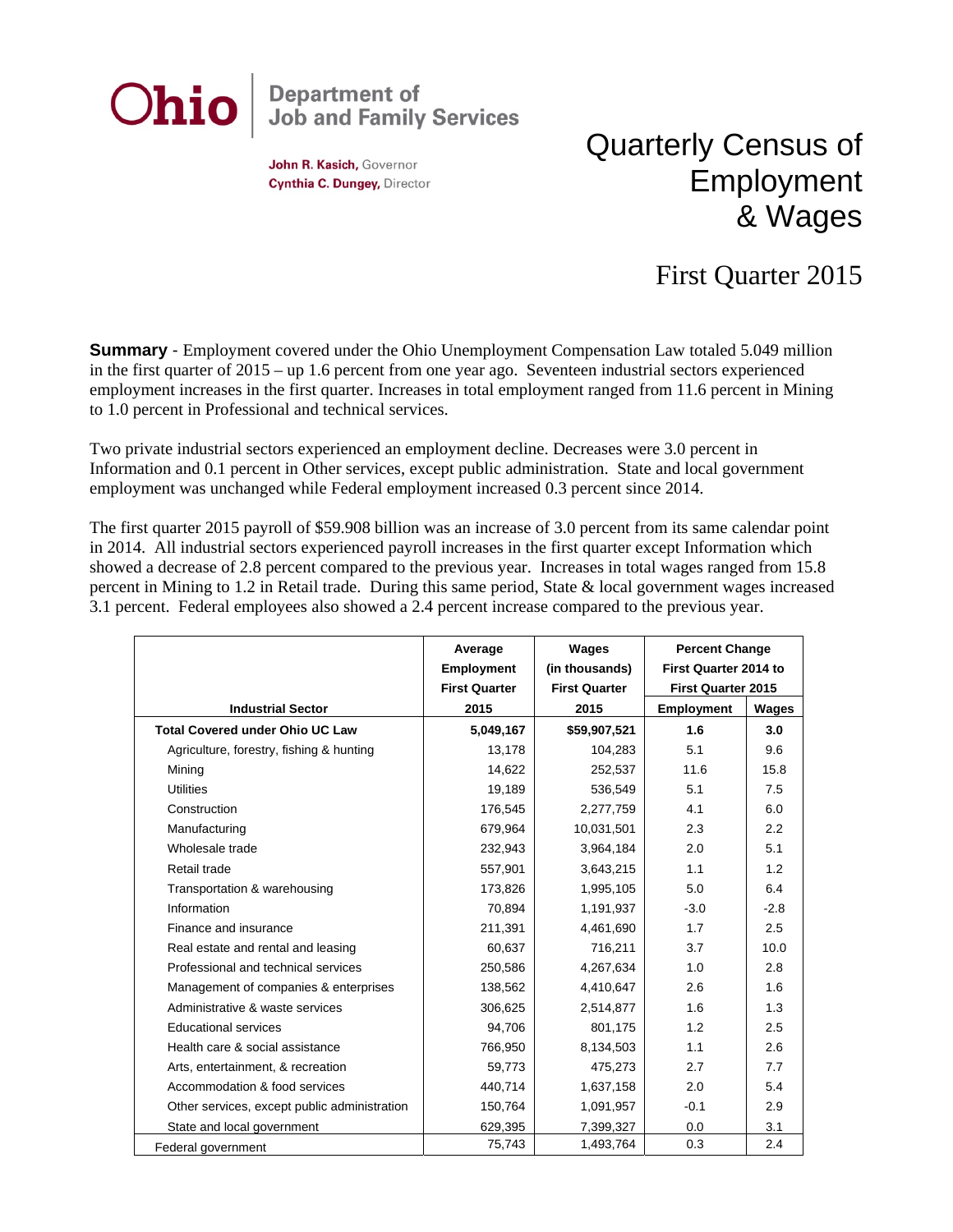All of Ohio's largest counties experienced employment increases from their first quarter 2014 levels. Increases ranged from 2.4 percent in Franklin County to 0.4 percent in Stark County.

All ten of Ohio's largest counties experienced payroll increases since 2014. Payroll gains ranged from 5.7 percent in Butler County to 0.6 percent in Lorain County.

|                                        | Average<br><b>Employment</b> | Wages<br>(in thousands) | <b>Percent Change</b><br>First Quarter 2014 to |       |
|----------------------------------------|------------------------------|-------------------------|------------------------------------------------|-------|
|                                        | <b>First Quarter</b>         | <b>First Quarter</b>    | <b>First Quarter 2015</b>                      |       |
| <b>Industrial Sector</b>               | 2015                         | 2015                    | <b>Employment</b>                              | Wages |
| <b>Total Covered under Ohio UC Law</b> | 5,049,167                    | \$59,907,521            | 1.6                                            | 3.0   |
| <b>Butler</b>                          | 140,222                      | \$1,653,152             | 1.4                                            | 5.7   |
| Cuyahoga                               | 682,914                      | \$9,402,964             | 0.5                                            | 2.0   |
| Franklin                               | 690,355                      | \$9,304,926             | 2.4                                            | 4.5   |
| Hamilton                               | 484,754                      | \$7,023,328             | 1.4                                            | 1.9   |
| Lorain                                 | 92,435                       | \$952,769               | 0.6                                            | 0.6   |
| Lucas                                  | 200,292                      | \$2,298,762             | 0.8                                            | 3.2   |
| Mahoning                               | 94,856                       | \$851,265               | 1.2                                            | 3.1   |
| Montgomery                             | 239,342                      | \$2,636,173             | 1.3                                            | 1.8   |
| <b>Stark</b>                           | 153,707                      | \$1,509,910             | 0.4                                            | 1.5   |
| Summit                                 | 256,700                      | \$3,119,554             | 1.8                                            | 3.2   |
| All other counties                     | 2,013,590                    | \$21,154,718            | 1.9                                            | 3.2   |

The chart that follows presents the percentage of Ohio covered employment in each of the ten largest counties and all other counties combined. Ten of Ohio's 88 counties account for more than 60 percent of the state's covered employment.